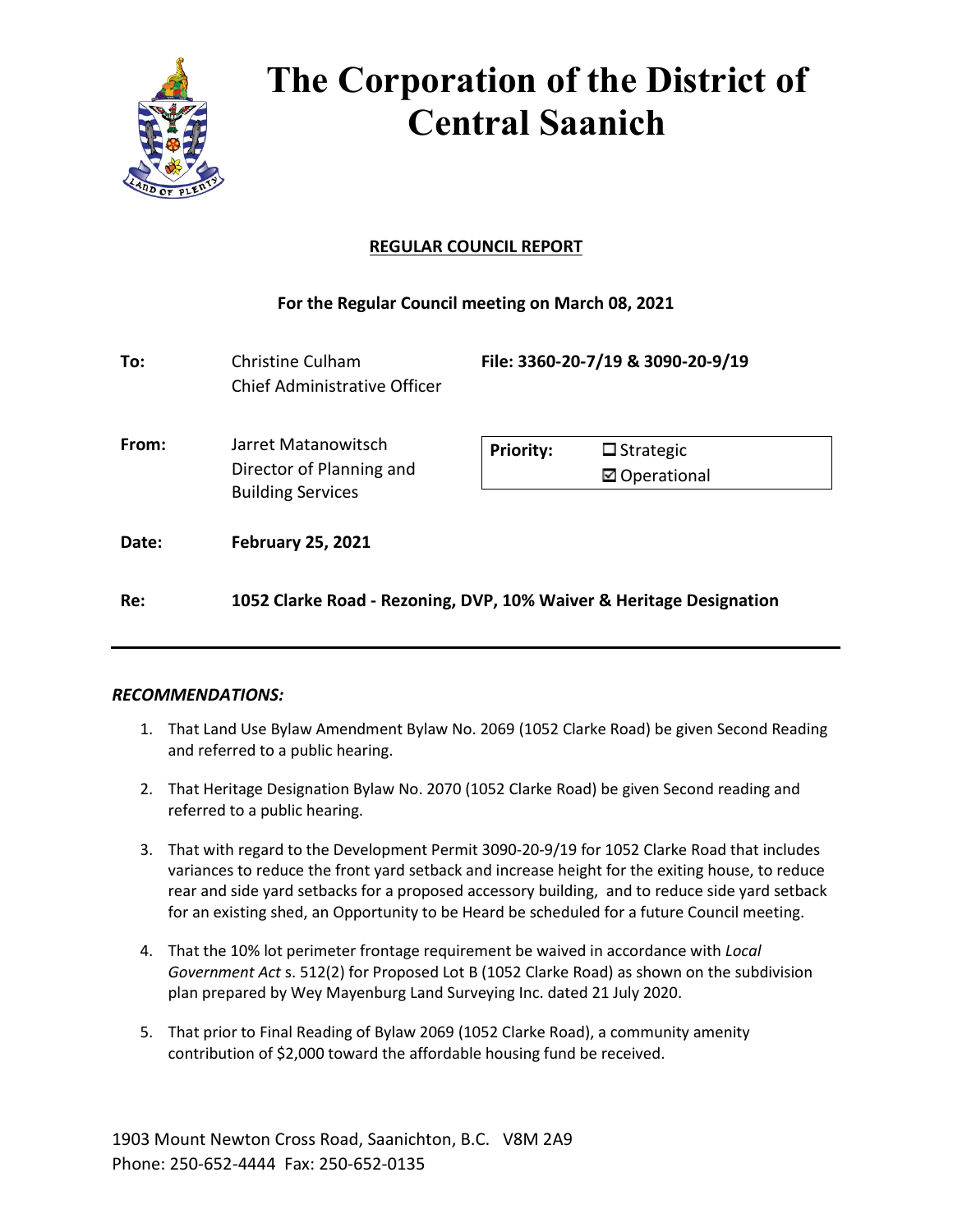6. That prior to Final Reading of Bylaw 2069 (1052 Clarke Rd), a covenant to secure that repairs and restoration work to the heritage home are completed within three years of the adoption of Bylaw 2069.

# **BACKGROUND:**

Council first considered the proposal at the January 25, 2021 meeting where First Reading was given to Bylaws 2069 (Zoning Amendment) and 2070 (Heritage Designation), and the proposal was referred to the Advisory Planning Commission (APC) for comment. The purpose of this report is to provide the applicable APC minutes (draft) to Council and an amended recommendation to address concerns raised.

## **DISCUSSION:**

The APC was supportive of the proposal overall, but raised a concern that there was no specified deadline for the repair and restoration work to the heritage house to be completed. The draft minutes are attached for your reference. Based on the Heritage Consultant's Report (previously attached to the Jan. 25 report) the following repairs and restoration work are considered the minimum required:

- Repair or replace in-kind any missing shingles from the lower portion of the dwelling,
- Remove the existing stone clad, double sided stairs at front entry and replace with wood of same dimensions,
- Repair broken windows, including wood elements such as trim and sills,
- Cleaning of roof,
- Repainting of the exterior, including minor cosmetic repairs as part of the preparation work, and
- Removal of encroaching vegetation.

Staff are recommending a covenant be a condition of rezoning to secure the required work be completed within three years from the date the Zoning Amendment Bylaw is adopted. The applicants have requested a three year time frame and an additional recommendation has been included above for this purpose.

### **CONCLUSION:**

The proposal was supported by the Advisory Planning Commission and the concern raised regarding the heritage house repairs can be addressed through a covenant registered on title.

Respectfully Submitted

| Andrea Pickard           | <b>Endorsed by:</b>                               |
|--------------------------|---------------------------------------------------|
| Planner                  | Jarret Matanowitsch,                              |
|                          | <b>Director of Planning and Building Services</b> |
| ATTACHMENTS:             | <b>Administrator's Recommendation:</b>            |
|                          | I concur with the recommendations contained in    |
| <b>APC Draft Minutes</b> | this report.                                      |
|                          | <b>Christine Culham</b>                           |
|                          | <b>Chief Administrative Officer</b>               |